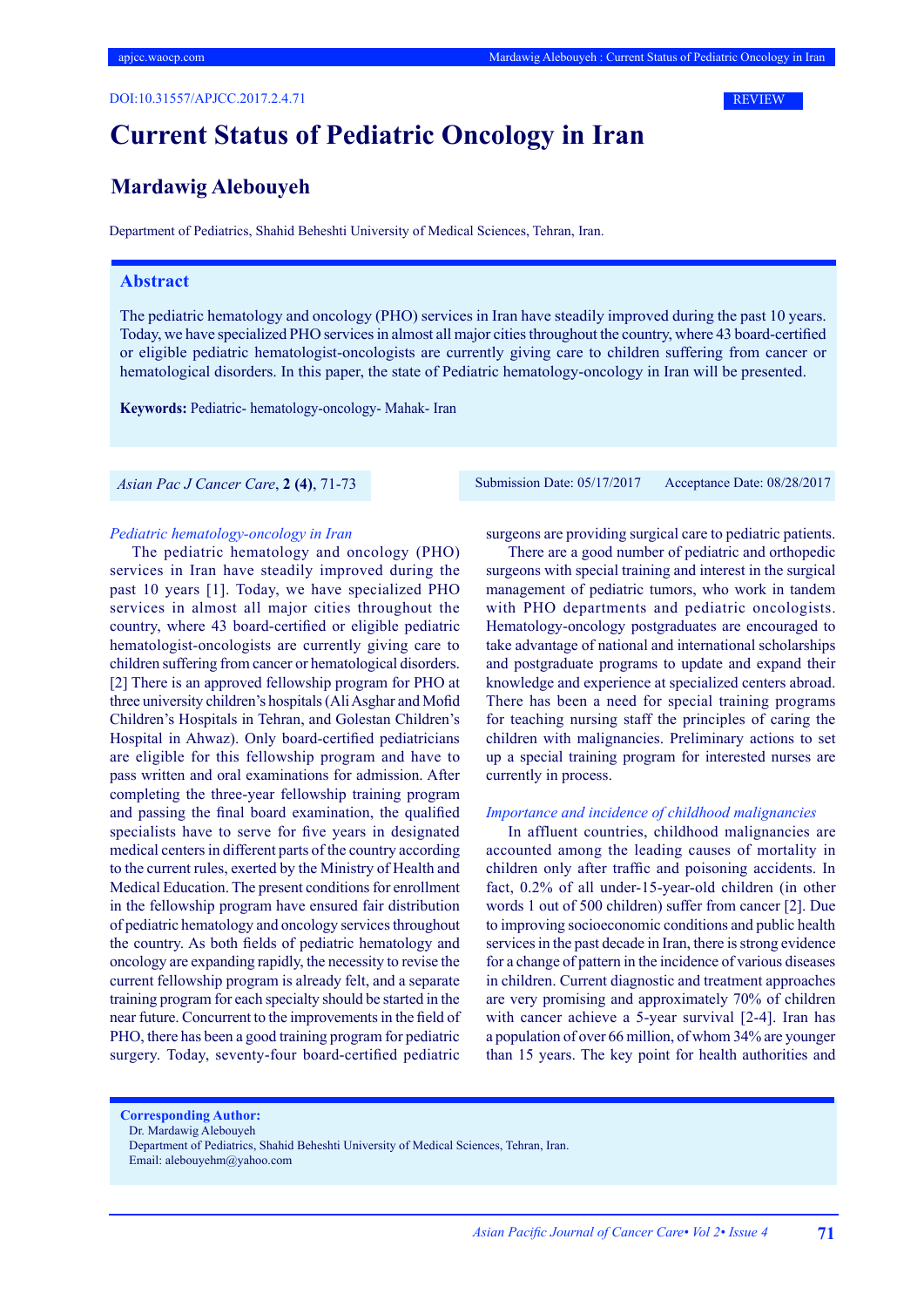the public, in general, is that cancer in children is curable and, therefore, it is worthwhile to survey the current status of pediatric oncology services. The majority of children with cancer are referred either to pediatric oncologists or pediatric oncology departments. However, the time lapse between disease manifestation and referral to specialists still remains a matter of concern. This especially holds true for patients requiring diagnostic or therapeutic surgical interventions [5].

#### *Treatment and outcome of childhood malignancies*

Childhood malignancies are treated according to the conventional multimodality protocols which are mostly adopted from accredited medical institutions in the USA or Europe. There is no shortage of anticancer drugs, antibiotics, hematopoietic growth factors, blood products, and even monoclonal antibodies. However, specialized laboratories capable of performing more sophisticated diagnostic procedures e.g. immune-histochemistry, cytogenetic, DNA, viral and molecular studies, and monitoring are limited in number and offer their services mainly in Tehran.

Radiotherapy facilities are conventional and available only in few major cities. Currently, five linear accelerators are in operation in the country: three in Tehran, one in Isfahan, and one in Hamadan. They all have long waiting lists which limit the expected benefits in some malignancies such as Wilms' tumor.

Currently, two bone marrow transplantation centers (BMT-C) are operating in Iran. The "Hematology-Oncology and BMT Research Center" is the major one, and is affiliated with Tehran University of Medical Sciences. It is well staffed and equipped and has established the facilities and techniques to utilize peripheral stem cells and fetal cord blood for respective candidates. The other active BMT-C is affiliated with Shiraz University of Medical Sciences. However, considering the number of referrals, both centers have limited in-patient capacities and, therefore, long waiting lists for BMT candidates. They are also less experienced in dealing with childhood malignancies and giving proper medical and nursing care to pediatric patients. Therefore, efforts should be made to fill this gap and establish BMT-C targeting childhood malignancies as its main focus of activities.

Iranian blood banking and transfusion services, benefiting from an efficient network throughout the country, are competent enough to cover daily blood requirements of the country with reliable products and quality control. They also provide a variety of blood derivatives and laboratory facilities to perform special serology, immunology, and coagulation tests.

There are encouraging reports from single institutions about treatment and follow-up results of childhood malignancies e.g. acute lymphoblastic leukemia, Hodgkin's disease, Wilms' tumor, and retinoblastoma. [6-9] But, in the absence of an effective national cancer registry and cooperative pediatric study groups, comparative demographic, epidemiologic, treatment, and follow-up data are not available. However, according to

the childhood cancer statistics, 2,682 children contracted cancer in Iran in 2000 and the death toll from cancer in pediatric age group was 1,703. [10] Considering these alarming data, it will be a challenging and rewarding task for the Iranian Society of Pediatric Hematology and Oncology (ISPHO) to set about tackling such important problems. In fact, ISPHO should help medical and health authorities and support groups to focus on shortcomings and manage a better allocation of resources. It is also within the responsibilities of the ISPHO to establish a central ethics committee and organize study groups to set guidelines for standard diagnostic procedures, cooperative diagnostic and treatment approaches, as well as new modalities. It should further urge the pediatric oncology departments to establish, as the first step, their own hospital-based cancer registries and ethics committees.

Treatment expenses for children suffering from cancer are to a considerable extent covered by insurance services which act under the auspices of the Iranian government. Expenses for BMT are covered by special government funds as well. Local charity groups and organizations, especially in major cities, are keen to provide financial support and psychological assistance to families in need.

## *"MAHAK", the charity society to support children suffering from cancer*

Tehran, having a population of over 12 million, takes advantage of seven PHO departments. To provide optimal care and treatment to children afflicted with cancer and to help their families to overcome the financial and psychological burdens, we organized in Tehran a voluntary non-governmental (NGO) charity society by the name of "MAHAK" in 1991 [11]. Since then, our volunteers have been fully engaged and integrated into the network of the social services of the respective PHO departments in Tehran. MAHAK's further substantial accomplishments have been: 1) supporting over 7000 children afflicted with cancer; 2) public education about childhood malignancies and their curability; 3) evoking social motivation and soliciting public resources; 4) establishment and management of a hostel to accommodate commuting patients and their parents; 5) building a recreation and rehabilitation center with adjacent diagnostic and therapeutic facilities including a linear accelerator; and 6) establishment of a preliminary cancer database and

compiling over 7000 files, thus filling the existing information gap. MAHAK has attained, since the year 2000, a consultative status from the United Nations Economic and Social Council (ECOSOC). We have encouraged and assisted our colleagues in other major cities to organize similar voluntary charity groups.

Based on the clinical experiences gained in the past decade, we shall coherently endeavor to build a better future for the children suffering from cancer.

### **References**

1. Alebouyeh M. Pediatric hematology and oncology in Iran: past and present state. Pediatric hematology and oncology. 1993;10(4):299-301.